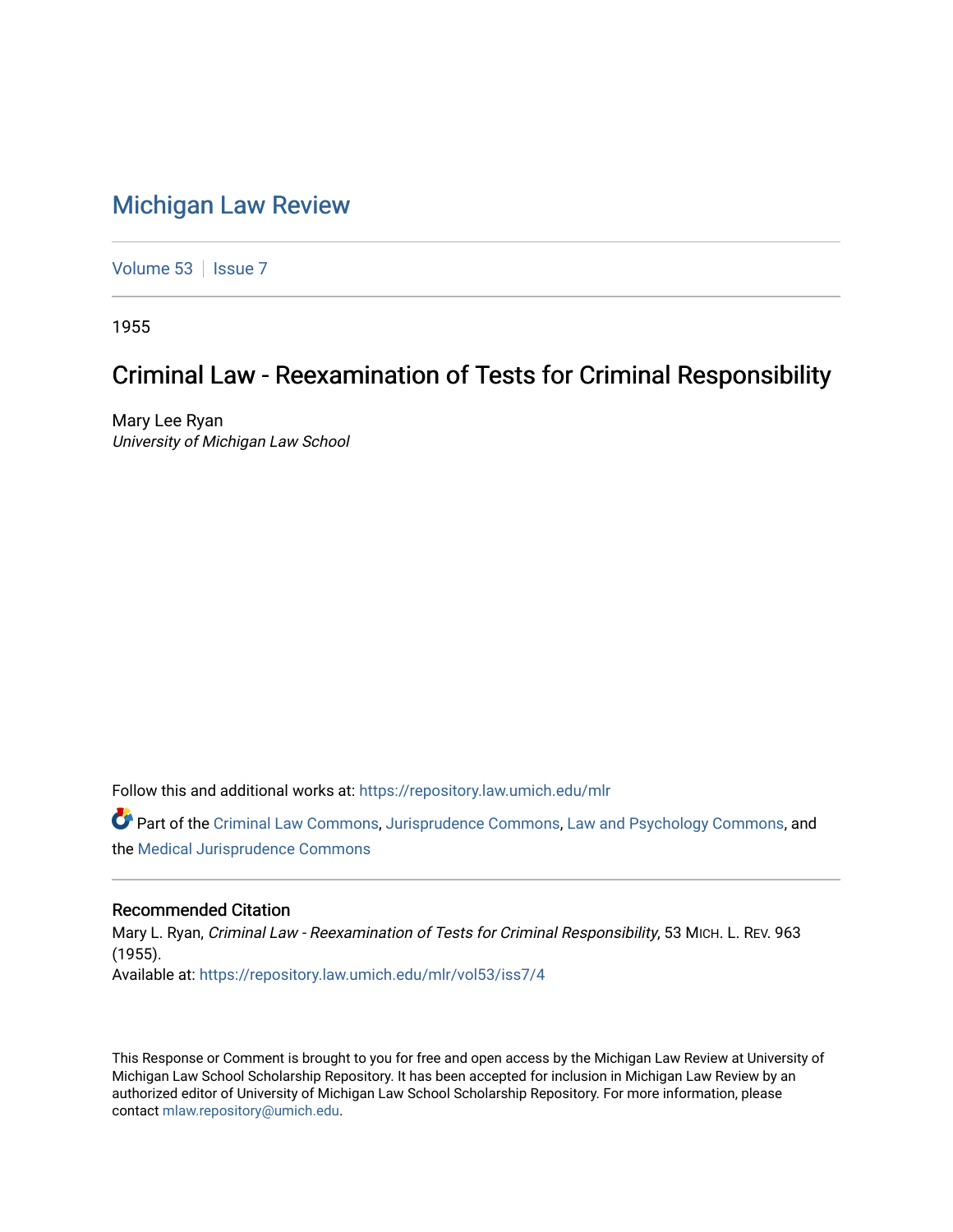## **COMMENTS**

CRIMINAL LAW-REEXAMINATION OF TESTS FOR CRIMINAL RE-SPONSIBILITY-Criminal law in the Anglo-American system of jurisprudence is. based upon the concept that persons should be held responsible for their acts. A strong corrollary to this idea is that certain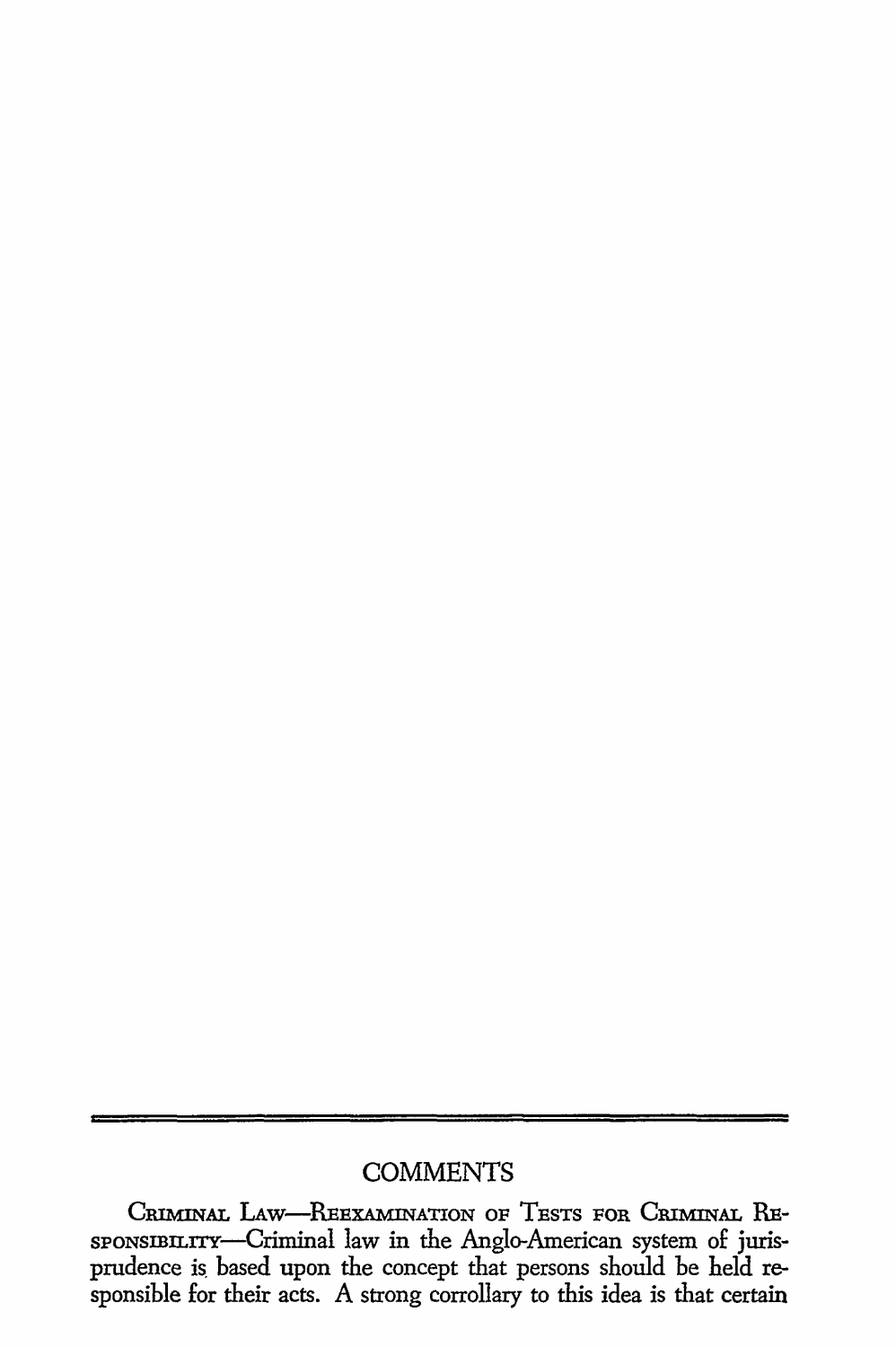types of persons, namely the "insane," should not be held responsible for criminal conduct. Although this proposition seems beautifully simple, courts in England and the United States for over a hundred years have wrestled with the problem of what constitutes insanity, or, to phrase it more accurately, what type of mental condition should preclude responsibility for a criminal act.

#### I. *Past Approaches to the Problem*

Without attempting to trace the entire history of formulated tests of insanity, the law in England and the United States may be briefly summarized. There are four major tests used, although the wording may vary somewhat from jurisdiction to jurisdiction. The first, and by far the most significant, is popularly known as the right and wrong test. Formulated in the famous *M'Naghten* case, the question was stated to be whether:

". . . the party accused was labouring under such a defect of reason, from disease of the mind, as not to know the nature and quality of the act he was doing; or, if he did know it, that he did not know he was doing what was wrong...."

This is the law in England today and until recently the primary test of mental responsibility in all but one jurisdiction in the United States.<sup>2</sup> In fourteen or more states<sup>3</sup> the so-called irresistible impulse test is used to supplement, but not replace, the M'Naughten rules. In substance, even though the defendant knew the act to be wrong, this rule excuses him if by reason of his mental condition he did not have enough will power to resist the impulse to commit it. A third rule worthy of brief mention is concerned primarily with persons suffering from insane delusions. This test excuses a defendant if he would have had a valid defense, e.g., self defense, had the delusion he acted upon been true. This test also had its origin in the *M'Naghten* case and was at one time quite popular. Today, however, it is used in only seven or eight states;<sup>4</sup> the courts have been reluctant to impose a rational standard intended for sane and responsible persons upon persons suffering at least from delusions. The fourth test, although used only in New Hampshire, is significant because of the attention paid to it by legal writers and because it forms the basis for a new rule adopted in Washington, D.C.,

4Jd. at 104.

<sup>1</sup> M'Naghten's Case, 10 Cl. & F. 200 at 210, 8 Eng. Rep. 718 (1843).

<sup>&</sup>lt;sup>3</sup> See Weihofen, Mental Disorder as a Criminal Defense 51 (1954).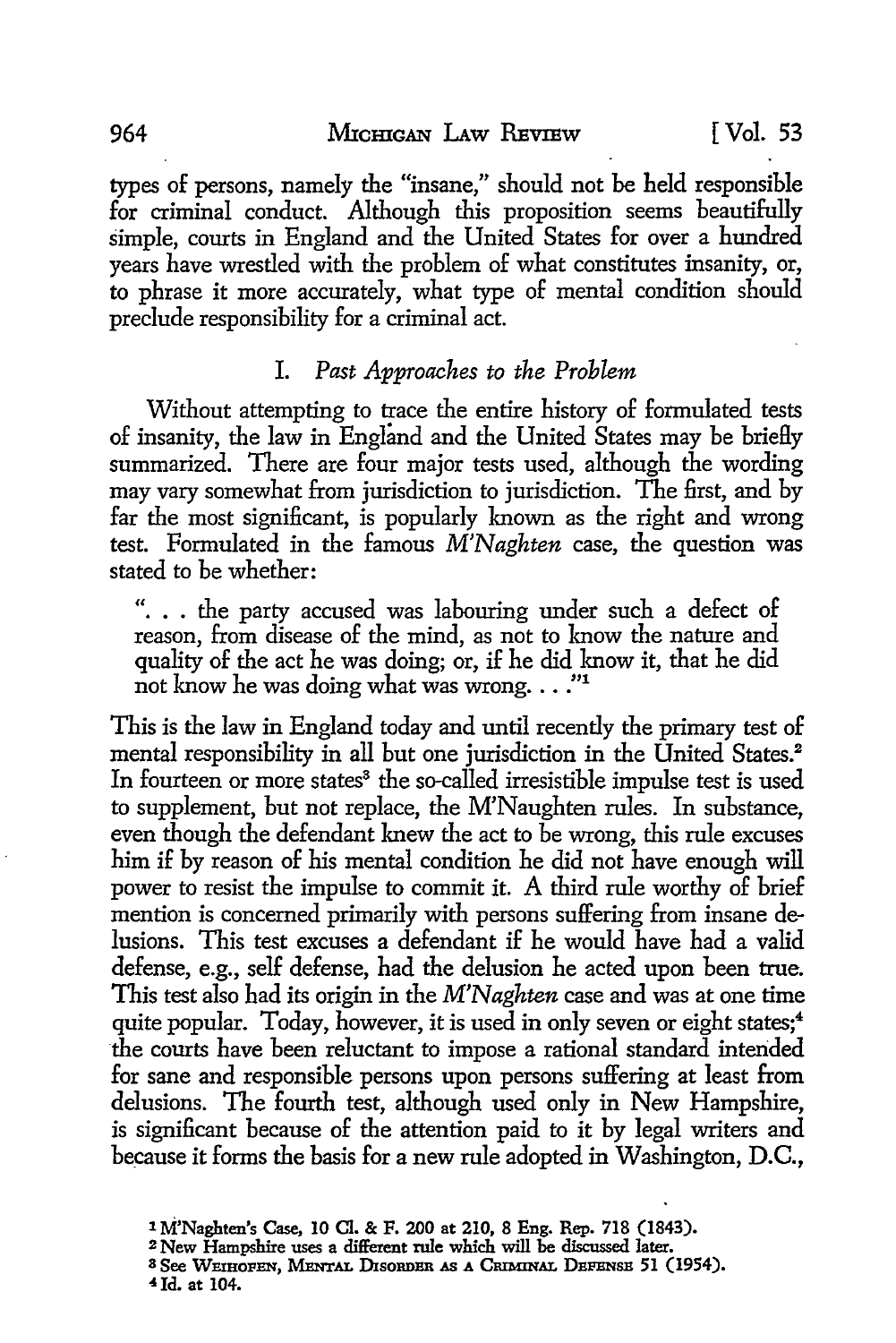### 1955] CoMMBNTs 965

in the recent case of *Durham v. United States.*<sup>5</sup> First formulated in 1866,6 the New Hampshire rule was decisively adopted in 18707 and applied again in  $1871<sup>3</sup>$  In the last of these cases the court rejected all conventional tests of insanity, saying that the entire question was one for the jury:

". . . the real ultimate question to be determined seems to be, whether, at the time of the act, he had the mental capacity to entertain a criminal intent-whether, in point of fact, he did entertain such intent."<sup>9</sup>

Under this approach, the jury must decide first whether the defendant had a mental disease and second, if he had, whether the disease was of such character or was so far developed as to take away capacity to form or entertain the criminal intent.<sup>10</sup>

#### IL *Durham v. United States*

With a very sketchy picture of the legal tests for determining criminal responsibility as background, attention can be directed to the most recent attempt to formulate a satisfactory rule, the case of *Durham v. United States.* In this case the defendant, Monte Durham, was charged with housebreaking; his only defense was insanity. The evidence showed that defendant had a long history of imprisonment and hospitalization: he had been committed several times to St. Elizabeths Hospital, where at one time the diagnosis was "psychosis with psychopathic personality" and at another time it was "without mental disorder, psychopathic personality." Upon release, he was quick to break the law again. Under the housebreaking indictment, he was again found to be of unsound mind and spent another sixteen months in St. Elizabeths before he was released to stand trial. The trial judge correctly stated that the burden of proof as to the issue of sanity was on the government once the issue was raised, but stated that there was no evidence as to the defendant's mental state on the particular date of the crime, and therefore that the usual inference of sanity must stand. He further stated that the defendant had not shown himself to be of unsound mind in that he did not meet the right and wrong test or the irresistible impulse test. On appeal, the case was reversed for

 $5$  (D.C. Cir. 1954) 214 F. (2d) 862, hereafter referred to as the principal case.

<sup>6</sup>Boardman v. Woodman, 47 N.H. 120 (1866) (dissenting opinion).

*<sup>1</sup>* State v. Pike, 49 N.H. 399 (1870).

s State v. Jones, 50 N.H. 369 (1871).

<sup>&</sup>lt;sup>9</sup> Id. at 382.

<sup>10</sup> WEIHOFEN, MENTAL DISORDER AS A CRIMINAL DEFENSE 154 (1954).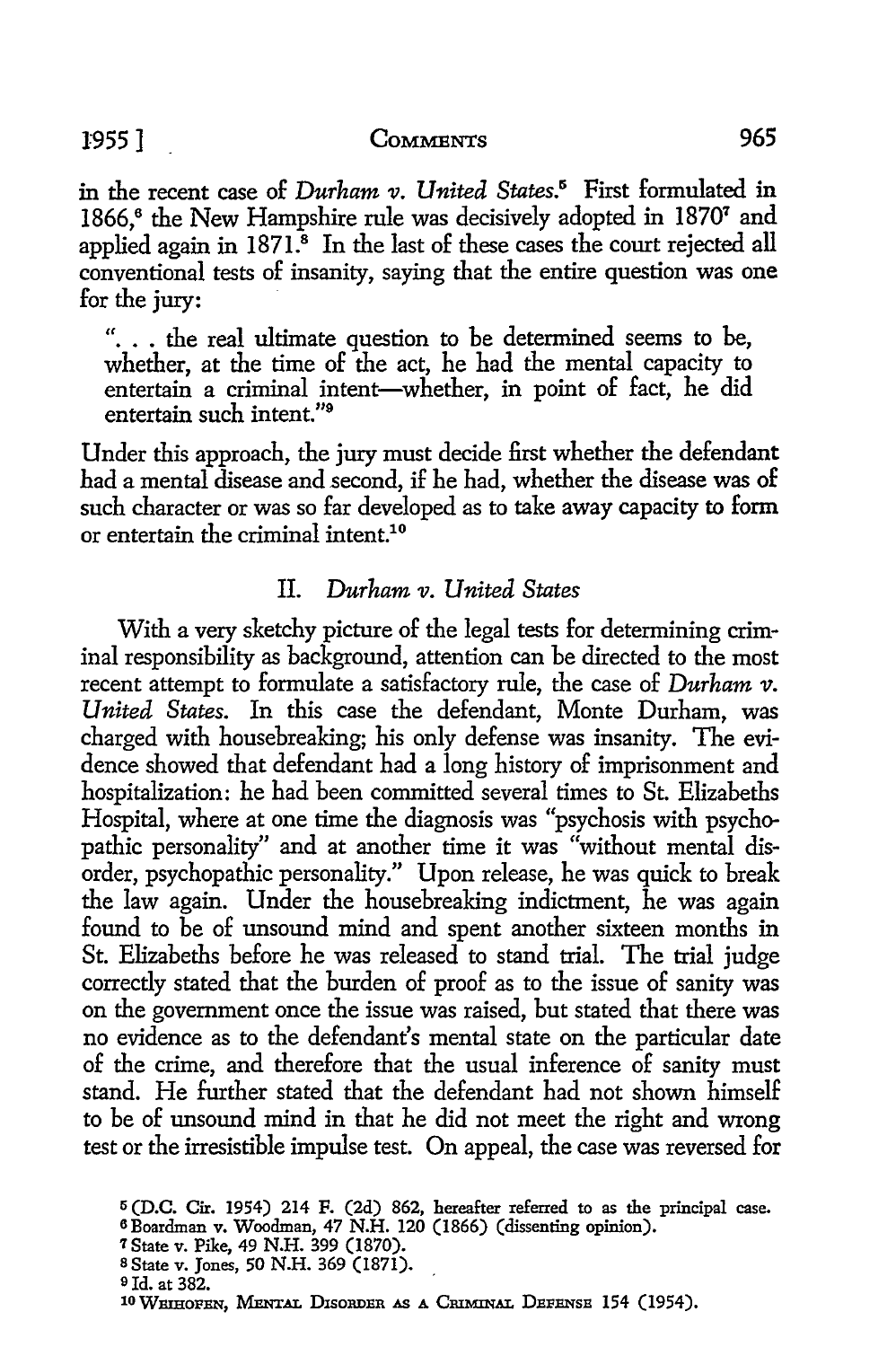error in the burden of proof question, a unanimous court holding through Judge Bazelon that there was sufficient evidence to shift the burden of proof to the prosecution and prospectively applying a new standard for determining criminal responsibility.

The opinion purports to adopt a rule "not unlike that followed by the New Hampshire court." Because of its significance it may be well to set out the new rule in full:

"It is simply that an accused is not criminally responsible if his unlawful act was the product of mental disease or mental defect.

"We use 'disease' in the sense of a condition which is considered capable of either improving or deteriorating. We use 'defect' in the sense of a condition which is not considered capable of either improving or deteriorating and which may be either congenital, or the result of injury, or the residual effect of a physical or mental disease."11

After thus stating the new test, the court expressly rejected the right and wrong test and the irresistible impulse test,<sup>12</sup> which until then had both been in force in that jurisdiction.<sup>13</sup>

Reflected in Judge Bazelon's opinion are the traditional objections which have been leveled at the existing insanity rules for a number of years. Among the most frequently voiced criticisms are, first, that the words used are themselves ambiguous and have never been defined adequately; that "right" and "wrong" are changing ethical concepts which have no place in the criminal law. More particularly, it is commonly charged that the whole basis of the M'Naghten rules is invalid under prevalent psychiatric opinion. The rules were formulated at a time when the human mind was thought to be composed of distinct parts, such as the reason or the intellect as opposed to the emotions and instincts. Today virtually all psychiatrists believe that the personality is integrated and cannot be isolated in this manner. The right and wrong test, moreover, covers only disorders of the cognitive or intellectual phase of the mind. Although it would seem that this deficiency could be mended by a liberal application of the irresistible impulse test, this test was also rejected by the *Durham* court.<sup>14</sup>

11 Principal case at 874-875.

12 Id. at 874. The court did state (at 876), however, that juries might want to take the old criteria into account, but that henceforth they need not be bound by them exclu-

sively. 13 United States v. Guiteau, 12 D.C. Sup. Ct. (1 Mackey) 498 (1882), adopted the right and wrong test; Smith v. United States, (D.C. Cir. 1929) 36 F. (2d) 548, added the irresistible impulse test.

14 Principal case at 874, where the court stated that "it gives no recognition to mental illness characterized by brooding and reflection.  $\ldots$ ."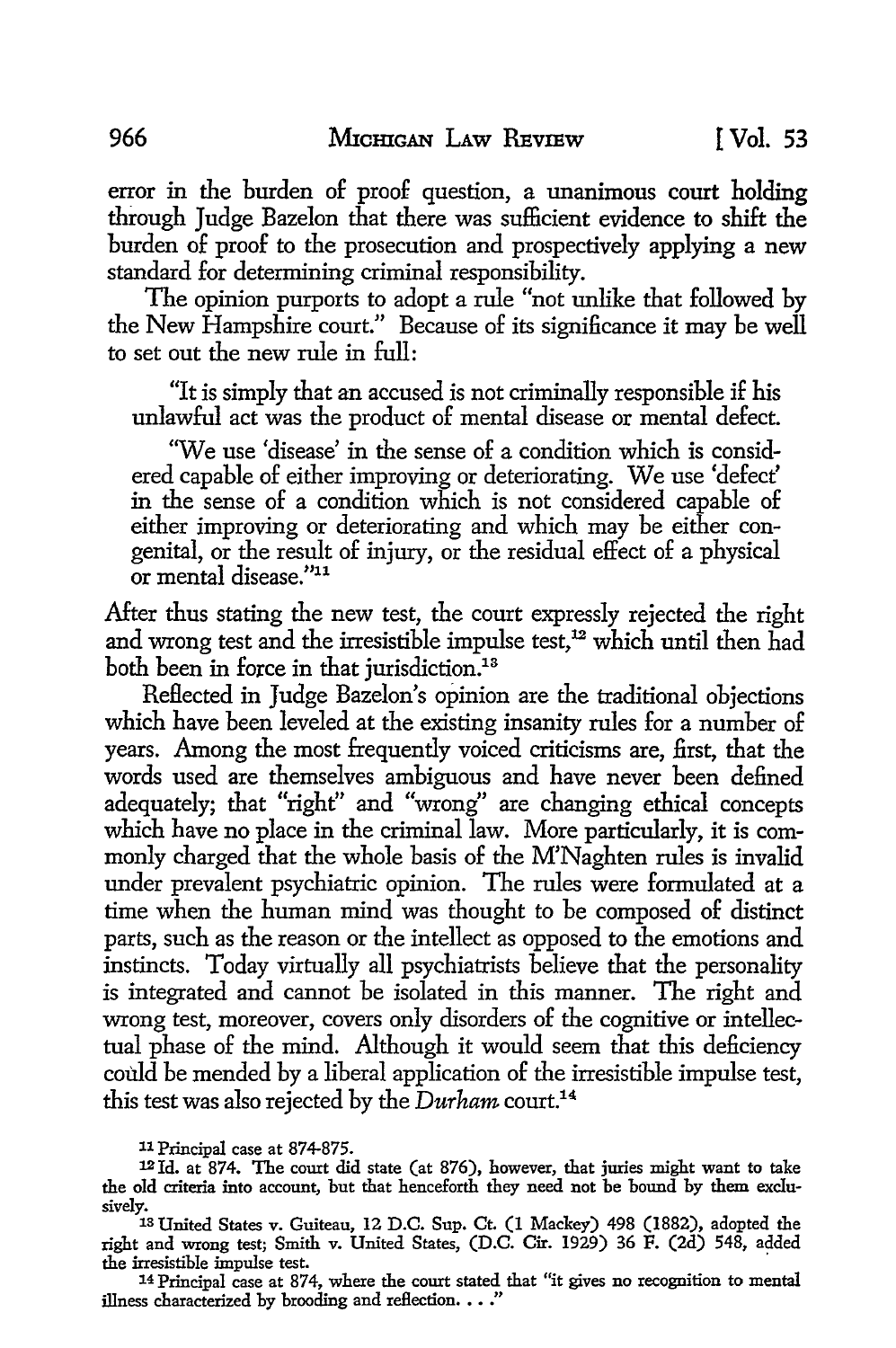At this stage it might be well to point out that the new test might also be subject to criticism. First, the wording may prove difficult to construe. "The product of" definitely signifies a causal connection, but in what degree the court does not say. Courts have always had to struggle with the problem of causation, however, and perhaps it is wiser not to become entangled in such qualifying words as "substantial," "principal" and so forth.<sup>15</sup> In addition to this difficulty, critics of the new rule will doubtless take issue with the breadth of the definition of mental disease.16 As stated, it is wide enough to include many forms of mental disease from certain types of the so-called "psychopathic personality" *to* the psychoses. Courts and lawyers may fear that this will lead to a breakdown of the whole legal attitude toward crime if any number of minor mental deviations are allowed to come within the test. Although there may be some validity to this objection, it is also dangerous to restrict the definition to one type of disease, for instance, to the psychoses. A "psychopath" might well be more dangerous to society, and undeterrable by a prison sentence or threat thereof, than would certain types of psychotics. Therefore, tentatively accepting the value of this breadth and simplicity in the rule, the fundamental premises of the test itself must now be examined.

Before going into an analysis of the court's reasoning, it might be advisable to set out some of the suggestions made by other leading authorities in the criminal law field. Some of the more cautious recommend merely that the M'Naghten rules and the irresistible impulse test be expanded and given a more liberal interpretation.<sup>17</sup> The noted professor of criminal law, Herbert Wechsler, suggests that the question should be whether the capacity of the defendant to control his conduct is so greatly impaired that "he cannot justly be held criminally responsible."<sup>18</sup> Apparently the authorities in the field of psychiatry would recommend a test which would include two questions: whether the individual was suffering from a medically recognized mental disorder and, if so, whether it had significantly distorted his social judgment or

17 See Hall & Menninger, "'Psychiatry and the Law'-A Dual Review," 38 IowA L. REV. 687 (1953), where Hall so recommends at 695. See also GLUECK, MENTAL DIS-ORDER AND THE CruMINAL LAw 472 et seq. (1925).

18 Wechsler, "The Criteria of Criminal Responsibility," 22 UNIV. Cm. L. REV. 367 at 372 (1955).

<sup>15</sup> See Wechsler, "The Criteria of Criminal Responsibility," 22 UNIV. CEL. L. REV. 367 at 371 (1955), where he reasons: ''It will no doubt be answered that the problem for the jury is to give importance to causal relationships that satisfy its sense of justice in relation to a criminal conviction."

<sup>16</sup> This criticism has already been made. See 68 HARV. L. REV. 364 (1954); also Wechsler, "The Criteria of Criminal Responsibility," 22 UNIV. CHI. L. REV. 367 (1955).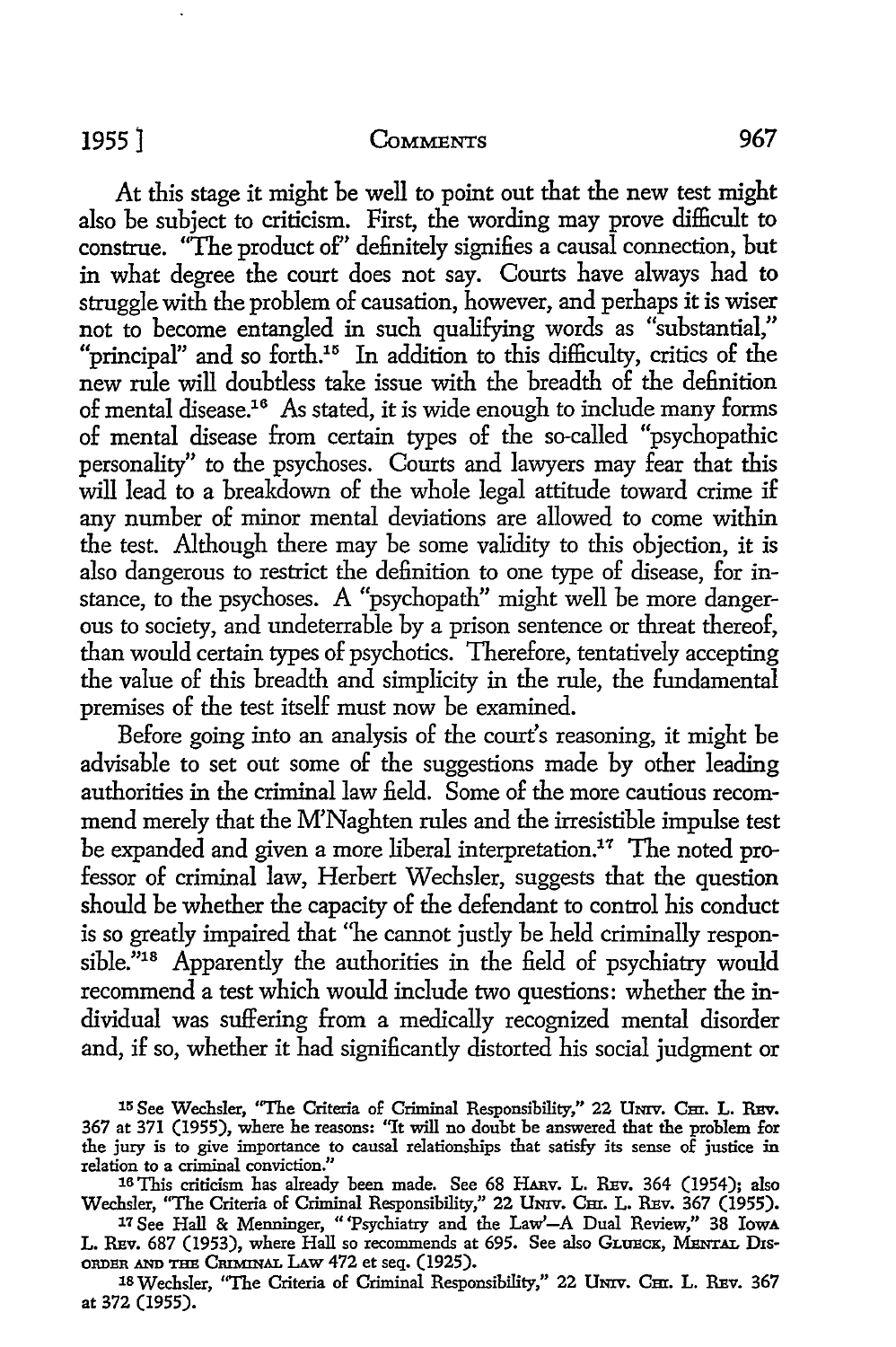seriously impaired his social control.<sup>19</sup> Perhaps the most significant recent work on the problem of insanity rules is the 1953 Report of the Royal Commission on Capital Punishment in England. This Commission concluded that the M'Naghten rules, standing alone, were not adequate, and that a liberal form of the irresistible impulse test should be added, the new impulse test merely to ask whether the defendant "was incapable of preventing himself from committing it."20 This suggestion, however, was not the whole of the Commission's recommendation. It was believed preferable to abrogate the rules entirely and "to leave the jury to determine whether at the time of the act the accused was suffering from disease of the mind (or mental deficiency) to such a degree that he ought not to be held responsible."21 Finally, one of the more extreme views taken would base the test on "the presence or absence of a clinically recognizable mental disorder (psychosis) or mental deficiency (imbecility or idiocy) at the time the crime was com  $mitted."22$ 

Although the purpose of the run-down of suggested tests may not have seemed clear, upon examination it will be seen that these and the existing tests (including that of New Hampshire) all have several elements in common. First, they all require proof of a mental disease or deficiency. It would also be reasonable to say that underlying all of these tests is the assumption that there is a causal connection between the disease or deficiency and the crime charged. This is evidenced by the fact that in each case the insanity must be with respect to the crime charged rather than in the abstract. The third, and perhaps the most vital, common characteristic deals with the question of moral responsibility, the crux of the entire insanity problem. The concept of moral responsibility is often referred to, but seldom defined. Culpability and blameworthiness seem to be its closest synonyms. It takes the form of a collective moral judgment which is deemed a prerequisite to a penal conviction. The inadequacy of any explanation is apparent, but the principle remains: before any man can be sent to jail, there must be a moral judgment imposed upon him. In other fields of the criminal law, this might be called the mens rea; writers in the field of

21 Id. at p. 116.

<sup>&</sup>lt;sup>19</sup> According to GUITMACHER AND WEIHOFEN, PSYCHIATRY AND THE LAW 420-421 (1952).

<sup>20</sup> ROYAL COMMISSION ON CAPITAL PUNISHMENT, 1953 Report, p. 111.

<sup>. 22</sup>Ploscowe, "Suggested Changes in the New York Laws and Procedures Relating to the Criminally Insane and Mentally Defective Offenders," 43 J. CRIM. L., CRIMINOLOGY AND PoucE SCIENCE 312 at 314 (1952). Note that although this seems broader than the Durham rule, the parenthetical definitions of disorder and deficiency restrict its application substantially and even arbitrarily.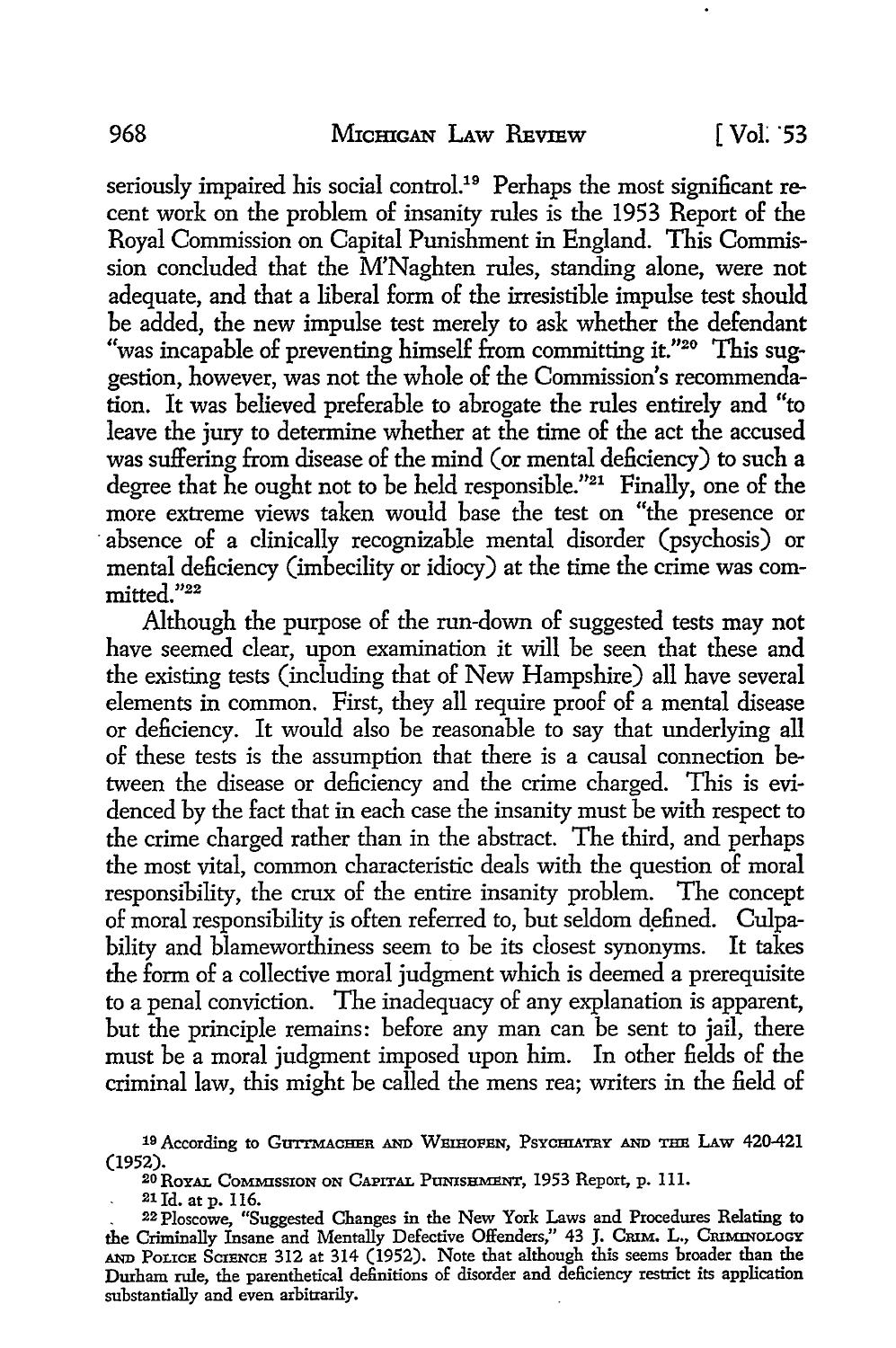insanity seem to prefer to call it moral responsibility. The M'Naghten rules try to reach this concept by asking, did the defendant know what he was doing or that it was wrong? the irresistible impulse test by saying, could he help himself? the New Hampshire test by demanding that he have the requisite criminal intent. The Royal Commission and Professor Wechsler state the problem the most succinctly: ought he be held responsible? Assuming that these three requirements are necessary, then it would follow that the existence of a mental disease will not invariably excuse a person from criminal responsibility even if the causal factor is established. He must further establish that his mental disease took such a form that it impaired his social judgment or control, that it rendered him morally irresponsible. One theory behind this requirement seems to be that if he has in fact retained judgment and control, he is deterrable by punishment or threat of punishment. Whether or not this is one hundred percent accurate medically, it seems at least eminently reasonable. Broadly construed, the M'Naghten rules together with the irresistible impulse test try to accomplish these ends. It is generally conceded, however, that if strictly applied they often work injustice. Their fallacy lies in their attempt to define the symptoms of moral irresponsibility. The presence or absence of these symptoms is usually indicative of responsibility, but not invariably **so.** 

Under the Durham test, whether the act was the product of mental disease or mental deficiency, it can readily be seen that only two of the three traditional elements of criminal responsibility are present. The element of blameworthiness is omitted from the wording of the test itself. This is not to say that it was forgotten by the able court or its importance overlooked. On the last page of the opinion the court declared that "in leaving the determination of the ultimate question of fact to the jury, we permit it to perform its traditional function which . . . is to apply 'our inherited ideas of moral responsibility to individuals prosecuted for crime'  $\ldots$ . "<sup>23</sup> It is evident from this statement that the court intended that the new test be used only in connection with this concept of moral responsibility. The test itself and the charge to the jury suggested by the court are silent in this respect, however. This would appear to be a real danger to the ultimate success of the rule. For if a jury hears only the test without the later qualification of moral responsibility, it will inevitably conclude that mental disease plus causation should automatically mean acquittal. Academically, it may be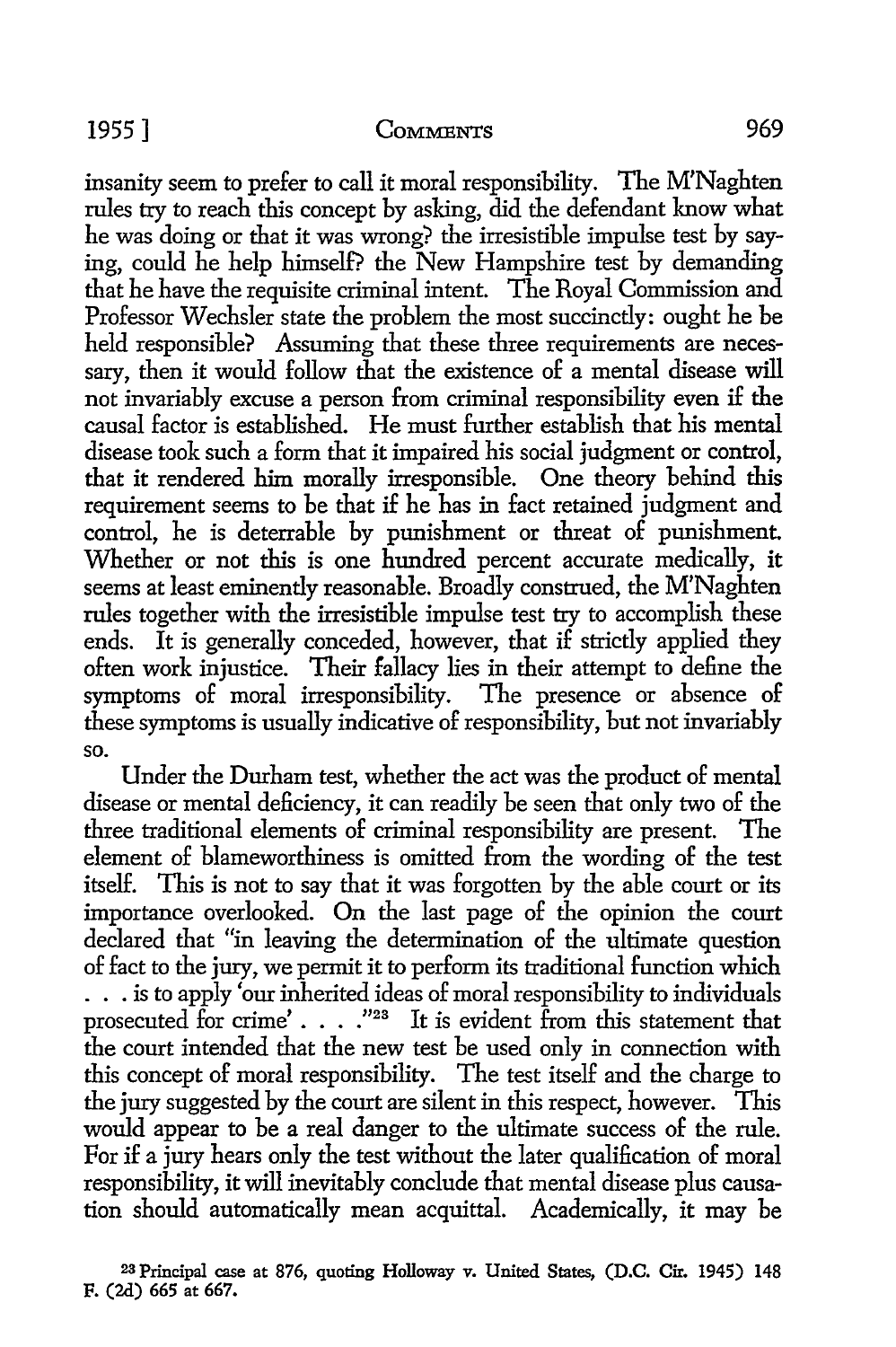proper to exonerate anyone who can establish the existence of a mental disease in relation to an otherwise criminal act, but pragmatically, those who administer American justice are not quite ready to adopt that view. Perhaps in the future psychiatry and the law will have become sufficiently allied so that the law will accept the premise that every mental disease warrants such recognition, but for the present at least the law should not deprive the jury of its function of making this moral judgment.

#### III. *Significance of Mental Disease in Other Phases of Criminal* Law

At first blush it seems brutal that a person with a mental disease or defect which caused his acts will be held to account if he does not meet the requirement of moral responsibility. This does not mean that his mental disorder cannot play an important part in deciding his fate, however. There are at least four ways in which an accused may avail himself of his mental disorder.<sup>24</sup> First, it may be grounds for reducing his punishment.<sup>25</sup> At least ten states accept the fact that mental disorder may serve to negate the specific intent required for the crime charged.26 For instance, if it was of sufficient gravity to take away the capacity to premeditate and deliberate, a person charged with murder in the first degree would be able to reduce the charge to second degree. The states which follow this principle represent a growing minority, the only major objection being that the line between the various degrees of crime is at best difficult to draw. The principle, however, is one which has been accepted since the earliest days of the common law, namely, that an act must be accompanied by the necessary criminal intent before it is a crime. A second manner in which mental disorder is recognized is by specific legislation dealing with certain types of offenders who are most likely to be mentally abnormal. An example of this type of legislation may be found in the sexual psychopath laws which have been enacted in at least twenty states.<sup>27</sup> These generally provide for commitment proceedings or psychiatric examination for sex offenders either upon indictment or conviction or before trial. Another example of this type of statute may be seen in the

26 WEIHOFEN, MENTAL DISORDER AS A CRIMINAL DEFENSE 184 (1954). 27 Jd. at 196.

<sup>&</sup>lt;sup>24</sup> Weihofen, "The M'Naghten Rule in Its Present-Day Setting," 17 FED. PROBATION 8 (1953).

<sup>25</sup> Weihofen and Overholser, "Mental Disorder Affecting the Degree of a Crime," 56 YALE L.J. 959 (1947).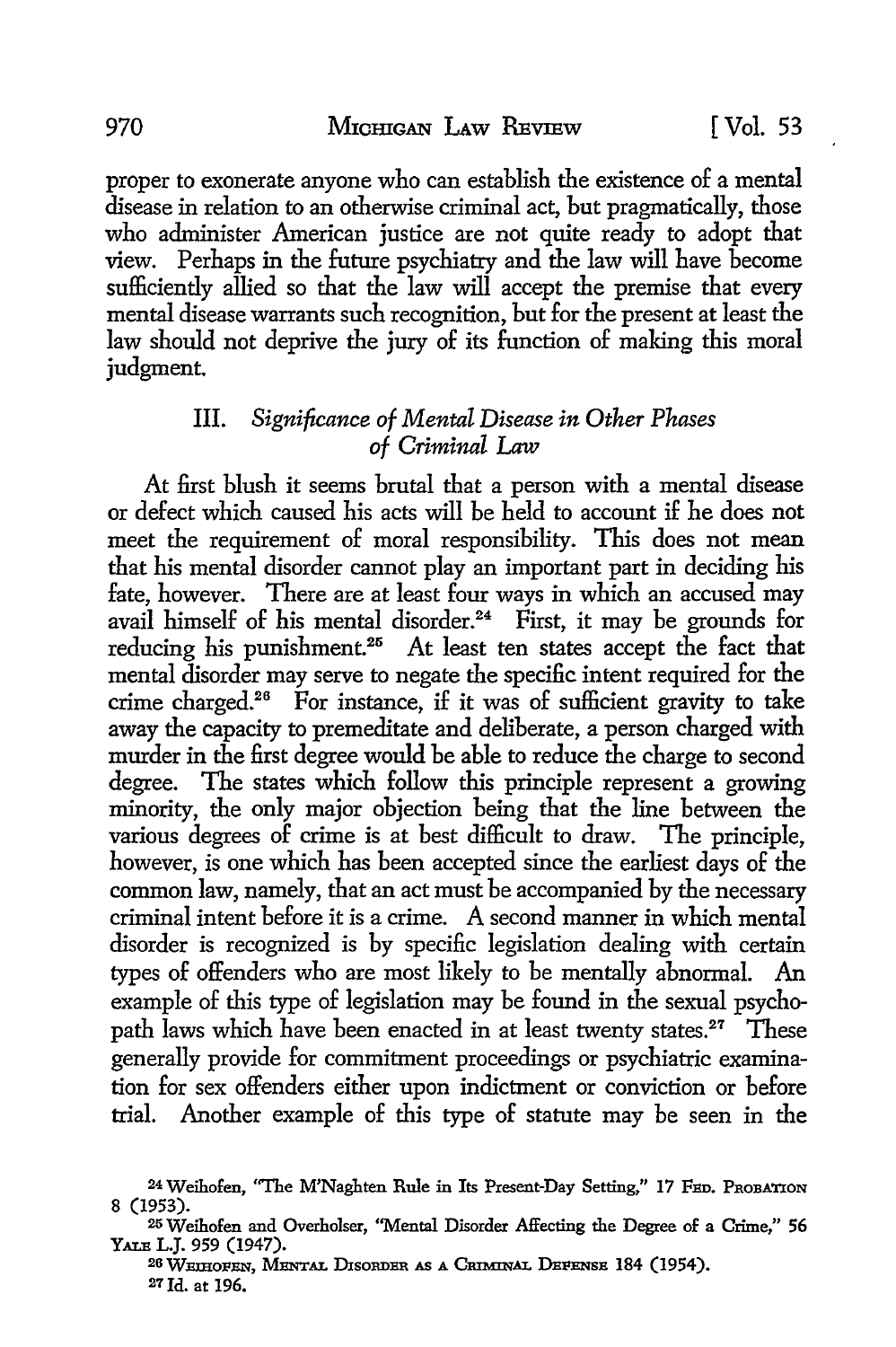Massachusetts Briggs Law<sup>28</sup> which provides for routine psychiatric examination before trial of every person charged with certain major felonies or for certain types of habitual offenders. Third, due process requires that every person be mentally competent to stand trial. A person who might fear a harsh application of the right and wrong test or whose condition has deteriorated since the time of the act may raise this point and thus be sent *to* a mental hospital for treatment. The usual *test* in this area is whether the accused is mentally competent to understand the nature of the proceedings and to aid in his own defense.<sup>29</sup> Finally, the mental disorder of the defendant in many<br>jurisdictions is considered in fixing his sentence. Many eminent jurisdictions is considered in fixing his sentence. authorities recommend that this sentencing function be greatly enlarged, virtually allowing an independent board of experts *to* settle the fate of an offender; some of them even suggest that the jury decide only the question of whether he committed the crime, leaving the rest *to* a commission of psychiatrists and social workers in conjunction with the judge.30 Each of these four roles of mental disorder represent significant developments in criminal law and can be only briefly stated in this study. They are pertinent to the problem of insanity *tests* primarily in that they may aid persons who do not find relief under the existing rules, including the *Durham test.* 

#### IV. *Conclusion*

This has not been an elaborate preparation for an endorsement of the status quo. Merely because mentally diseased or mentally deficient persons can find solace in other fields of the law when a harsh application of the old rules precludes the insanity defense does not mean that nothing should be done to improve the existing tests where possible. For a number of years dissatisfaction with the right and wrong test and the irresistible impulse test has been expressed by medical and legal opinion alike. This has not resulted in constructive action primarily because many believed that a better rule had not been

<sup>28</sup> Mass. Laws Ann. (1950) c. 123, §lO0A. It is also worthy of note that this law has largely eliminated the ''battle of the experts" in Massachusetts because the impartial experts who report on the mental health of the offender may, and do, testify at the trial.

<sup>20</sup> See WEmoFEN, lNs.ANITY AS A DEFENSE IN CRIMINAL LAw 335-340, 347-348 (1933).

<sup>30</sup> See WEmoFEN, MENTAL DISORDER AS A CmMINAL DEFENSE 206-211 (1954); GLUECK, MENTAL DISORDER AND THE CRIMINAL LAW 485-486 (1925); Stevenson, "Insanity as a Criminal Defense: the Psychiatric Viewpoint," 25 CAN. B. REV. 731 (1947); Waelder, "Psychiatry and the Problem of Criminal Responsibility," 101 UNIV. PA. L. REV. 378 (1952). See also CARDOzo, WHAT MEDICINE CAN Do FOR THE LAw 8 et seq. (1930), where it was foreseen that some day this might be the practice in all cases.